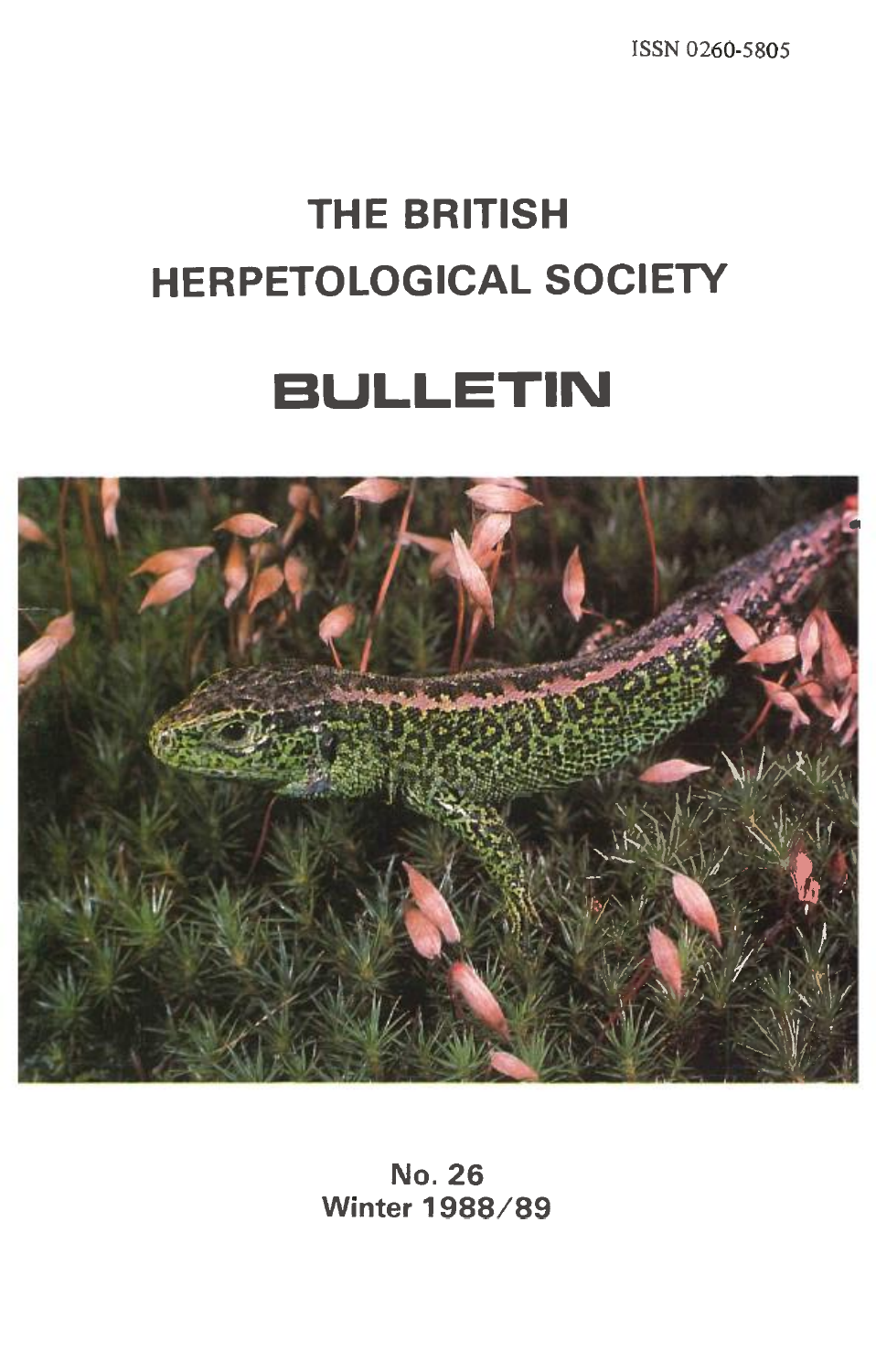## **CONSERVATION MATTERS: A REVIEW OF HERP CONSERVATION ISSUES IN THE NEWS DURING THE PERIOD JULY TO NOVEMBER 1988**

### PAUL EDGAR *21 Heath Lawns, Fareham, Hants. P015 5QB*

#### **Controversy over Canford Heath Development has serious implications for reptile conservation in Britain**

**The BHS** is one of the main protagonists in a fierce, and increasingly bitter, dispute over the controversial development of Canford Heath in Dorset. Formerly the largest single lowland heath in Britain, some 60% of its 2000 acres (over 800ha) has already been destroyed by the building of more than 7000 houses, together with the roads, roundabouts and superstores that serve them. This is the result of Poole Borough Council's local development plan which has now been in progress for 15 years. Since the beginning of the 19th century the amount of heathland in Dorset has been reduced from over 75000 acres (30400ha) to less than 14000 acres (5660ha). Most now survives as scattered fragments, more vulnerable and less able to support viable populations of rare species than large heathland blocks, hence the national importance of Canford Heath as a wildlife habitat. It is estimated that Dorset heathland is home to 90% of the Sand Lizards *(Laccrta agilis)* and 80% of the Smooth Snakes *(Coronella austriaca) remaining* in Britain, although less than a fifth is protected as nature reserves.

The destruction of heathland in Europe has been even greater than in this country and it is now regarded as an internationally rare habitat type. This is recognised in the provisions of the Berne Convention and the 1979 EC Birds Directive, as well as our own Wildlife and Countryside Act, 1981. The latter also provides "full" protection for the Sand Lizard and Smooth Snake, whose British populations are without doubt highly endangered. That the development of Canford Heath, based on 15 year old local planning decisions, has been allowed to continue entirely legally has highlighted inadequacies in current British Wildlife legislation.

More than 85% of the heathland remaining in Dorset has been notified by the Nature Conservancy Council as Sites of Special Scientific Interest (SSSIs). Legal loopholes exist in this protection, however, and appropriate management agreements cannot be forced onto land owners who, if hostile to conservation, can let heathland degenerate to the extent that it loses its scientific value and must be denotified. Planning permission for a site effectively overrides the Wildlife and Countryside Act and it is also permissible to kill rare reptiles and other species unknowingly, e.g. with a bulldozer. Dorset now has the dubious distinction of being the county with the largest number of SSSIs damaged in the last three years.

In addition, conservationists have been strongly critical of the NCC for never even having notified large areas of Canford Heath as an SSSI for purely political reasons. The boundaries of the present SSSI on north Canford Heath, not drawn until 1985 when much development had already occurred, do not include land earmarked by Poole Borough Council for development. This is despite the confirmed scientific value (i.e. of SSSI quality) of parts of the heath which are now legally unprotected. NCC say they have drawn the boundaries realistically since SSSI status will not protect such sites from existing planning permission (which in some cases has been granted by Poole Borough Council to itself).

The BHS Conservation Officer, Keith Corbett, has been primarily concerned with trying to save two key reptile sites, of 23 acres (9.3ha) and 3.9 acres (1.6ha), outside the SSSI boundary. Both are on the south facing scarp of Canford Heath and are therefore of far greater value to reptiles than the north side, which has received SSSI notification. Poole Borough Council refuse to come to a compromise over these sites, which even the developers, Clarke Homes, are willing to do. Legal action in the European Court aside, the only option left open to the BHS could eventually be to rescue the doomed animals, if time for this is allowed, and move them to safer sites. This practice, a very poor alternative to actually conserving heathland,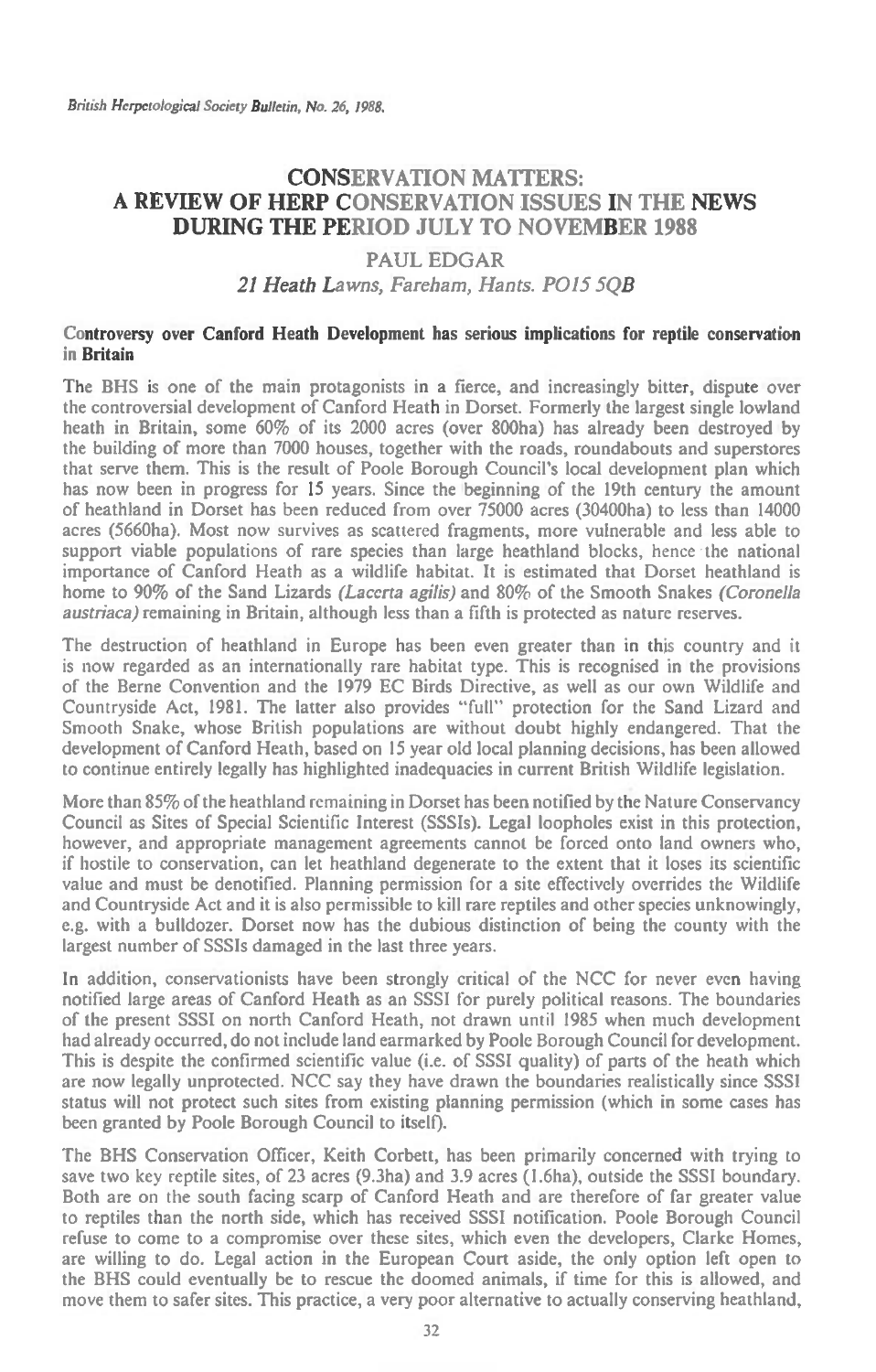

Plate 2. Juvenile Smooth Snake *(Coronella austriaca) photographed* on Dorset heathland during the BHS Conservation Committee's four year C.A.T. survey.

Photo: Paul Edgar

has already taken place at a number of Canford Heath sites in 1988. One volunteer alone, Doug Mills, rescued 3460 reptiles and amphibians from 15 doomed sites (not all *were* on Canford Heath since this is by no means the only Dorset heath being developed). This total included 91 sand lizards, an estimated 2% of the entire British population. His efforts were well publicised by the local and national media and served to draw attention to the plight of Dorset's heathlands. Many other conservation bodies have also expressed their concern publicly, notably groups like the World Wide Fund for Nature (WWF) who recognise the international importance of heathland.

Poole Borough Council and the developers have responded angrily in the media to attacks by conservationists and local residents who they say are "misinformed". People already living on Canford Heath, who have protested about continued development, have been branded hypocrites for trying to stop people living on the heath (since everyone in Britain lives on former wildlife habitats this presumably means that nobody has the right to be concerned about conservation). Councillors claim that the north of Canford Heath SSSI, an area of some 800 acres (324ha), only survives because of protectionist policies contained in the original development plan. The Council recently failed to acquire this land for itself and it is now owned by developers and gravel extractors W.H. White & Co. Ltd. The latter have established a wardened reserve on the site but conservationists claim that development is still planned for parts of the remaining heath, and say that nothing at all will be left to the south of the main ridge.

Perhaps, though, it is not surprising that the local council and developers have taken offence to the furore of criticism about the development of Canford Heath. They are providing houses and jobs, as well as making a lot of money, in one of the fastest growing conurbations in Britain. Poole now has a population of about 126,000 with a 16000 increase in the past 14 years. The fact that some of the country's most precious wildlife habitat, home to several of our rarest species (a source of surprise to some of the developers) is destroyed in the process, is considered to be a necessary sacrifice to progress. After all the development has been entirely legal in British Law, and the council and developers have been able to exploit the lack of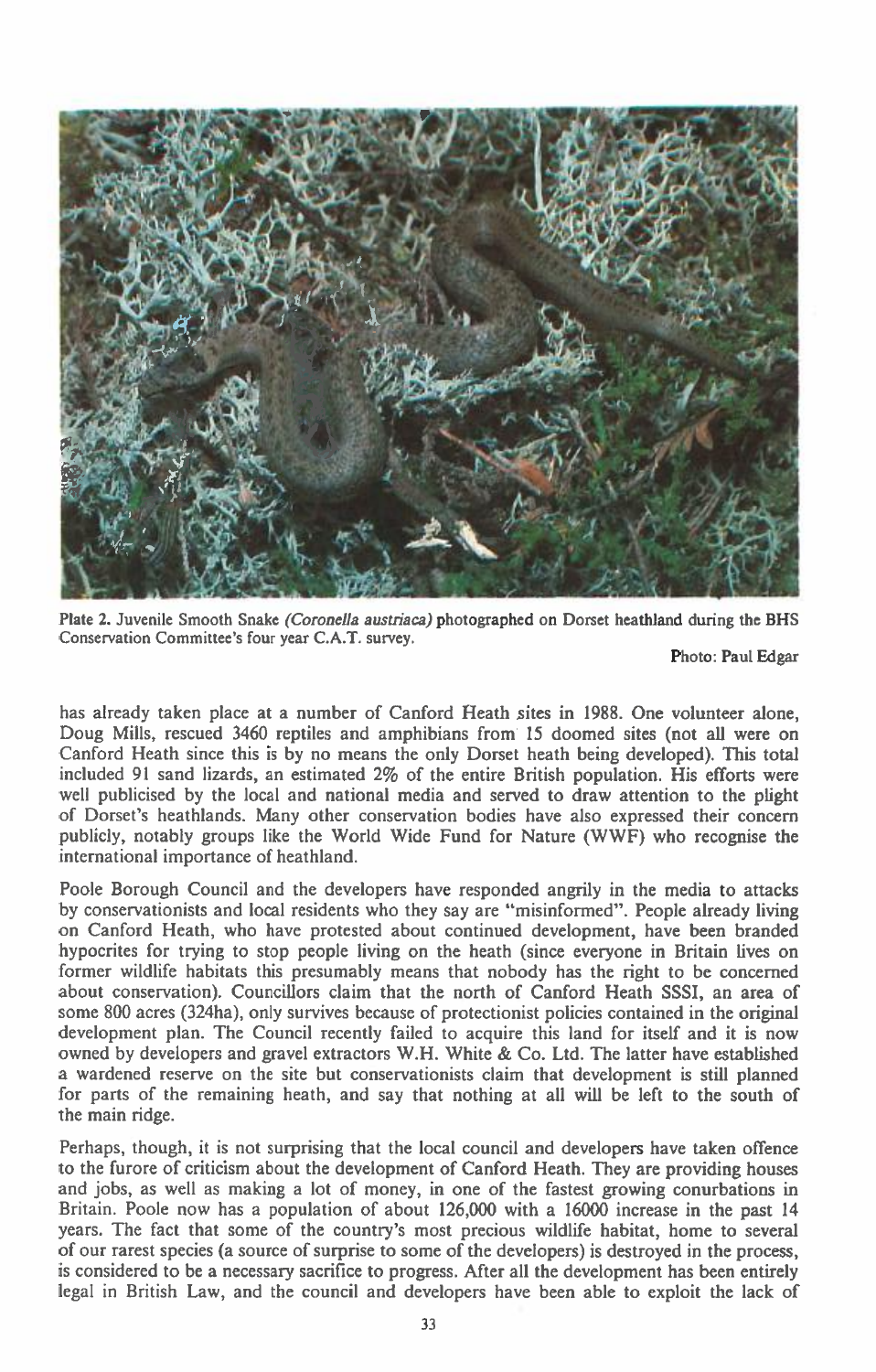real protection for heathland to their advantage. The controversy created has been treated largely as a local issue - along the lines of "Conservationists Battle to Save Village Green". Heathland development in Dorset *is* affecting the local countryside and quality of life for residents, destroying the very thing many people move to the area to enjoy, but, more importantly, it is a prime example of Britain ignoring its international conservation responsibilities.

Legal action in the European Court, brought by the BHS and other conservation groups, seems likely if Poole Borough Council refuse to compromise over key wildlife sites targeted for development on Canford Heath. This action will challenge the effectiveness of the Wildlife and Countryside Act, alleging breaches of EC directives which the Act was designed to enforce. Although the present government is trying to win the green vote it is also blocking new European directives which, among other things, would close the damaging loopholes in the Wildlife and Countryside Act and guarantee absolute, legally enforceable protection for the remaining heathland, and its assemblage of rare species, which is still being destroyed in Britain and if things do not improve soon the future of the Sand Lizard and Smooth Snake as British species will start to look very grim indeed.

#### **Natterjack research project**

The NCC are funding a 3 year research project to investigate the behaviour and ecology of adult and juvenile Natterjack Toads *(Bufo calamita),* following previous work on tadpole ecology. The research is based at Sussex University and from here Trevor Beebee and Jonathan Denton aim to study the toads on inland heathland sites, coastal dunes and saltmarshes.

#### **Marwell Zoo rare herps breeding and release project**

**The** BHS Conservation Committee are expending their captive breeding facilities for Sand Lizards and Natterjack Toads by establishing two large outdoor vivaria at Marwell Zoological Park near Winchester. These vivaria are off-exhibit and will be operational in 1989, augmenting the stock already bred by Conservation Committee members. Captive bred animals will be released, following NCC guidelines, on suitably managed heathland sites in southern England.



**Plate** 3. Canford Heath, Poole, Dorset. Taken near Culliford Crescent looking north west towards the scarp. This photograph shows the northern limits of building on Canford Heath in September 1988. The small valley to the right of the houses, which are in Marchwood Avenue, is under threat from further development. Readers are invited to find this site in 1989 and compare the view then to this photograph. Photo: Paul Edgar